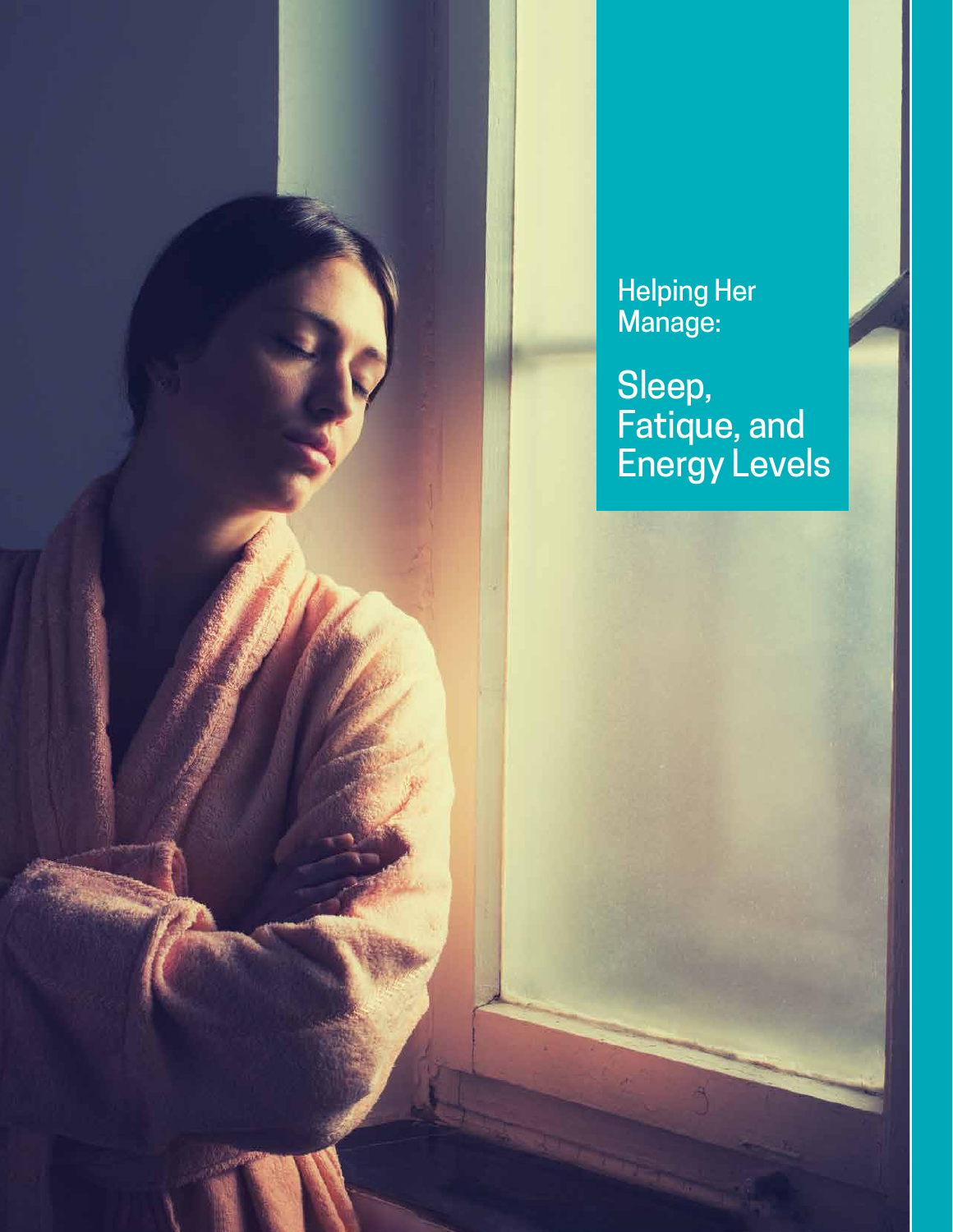#### **This guide will help you to:**

- Understand cancerrelated fatigue and how it may be affecting your loved one and you as her caregiver.
- Explore the ways that cancer impacts sleep and energy levels.
- Develop individualized strategies to help manage fatigue and improve sleep.

Small ste Small steps, every day. —Anonymous

T

# Cancer can affect both energy levels and sleep in ways that are not always easy to understand.

It is natural to think of sleep, fatigue, and energy levels as being connected. For people with cancer, getting adequate rest and sleep does not always lead to restoration, reduced fatigue, and improved energy levels.

# **Fatigue**

Unlike feelings of tiredness that are part of daily life, fatigue for those with cancer can be described as an overwhelming feeling of tiredness that is not helped by sleep. It can be caused by both the cancer and the treatment, and can lead to changes and limitations in the daily lives of both cancer patients and their caregivers.

You may be surprised and worried about how tired your loved one is feeling. It may upset you to see that she doesn't have enough energy to do daily activities, go to work, or do the things she used to enjoy. You may have to do more because she is too tired. These changes can be hard for both of you.

## **Sleep Disturbances**

You may also be concerned about your loved one's sleep patterns. For people with cancer, sleep disturbances can include difficulty falling asleep, staying asleep, or waking too early in the morning. Sleep disturbances interfere with getting adequate rest and restoration and can make fatigue and energy problems worse.

While sleep, fatigue and energy levels in cancer can be challenging to deal with, the good news is that these issues can be managed successfully.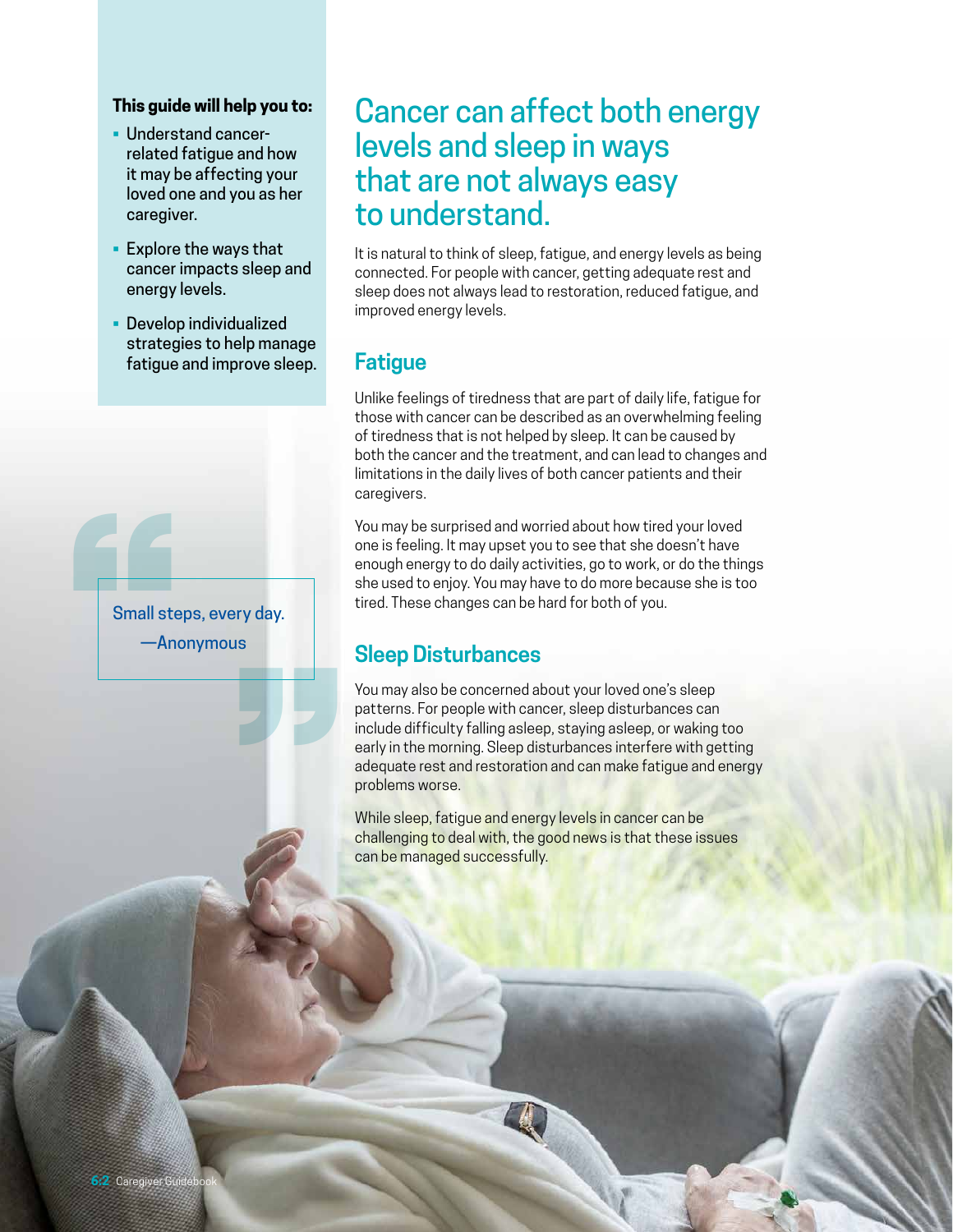# **How Do Patients with Cancer Describe Their Fatigue and Sleep Problems?**

Most people with gynecologic cancer deal with fatigue, reduced energy, and sleep disturbances at some point during and/or after their treatment. These can affect many aspects of your loved one's life, including the ability to resume regular activities. Cancer-related fatigue can cause depression, feelings of hopelessness, and loss of purpose in life. Here are some ways that patients describe problems with fatigue and sleep:

# **What about you?**

Check off any items that your loved one is experiencing. Write in anything else related to fatigue, energy, and sleep

| Less energy and strength                          |
|---------------------------------------------------|
| Less interest in normal activities                |
| Difficulty participating in regular<br>activities |
| Problems concentrating                            |
| The need to sleep more than usual                 |
| Feeling of heaviness in the body                  |
| Not feeling rested even after<br>sleeping         |
| Feeling weak and worn out                         |
| Excessive exhaustion                              |
|                                                   |
|                                                   |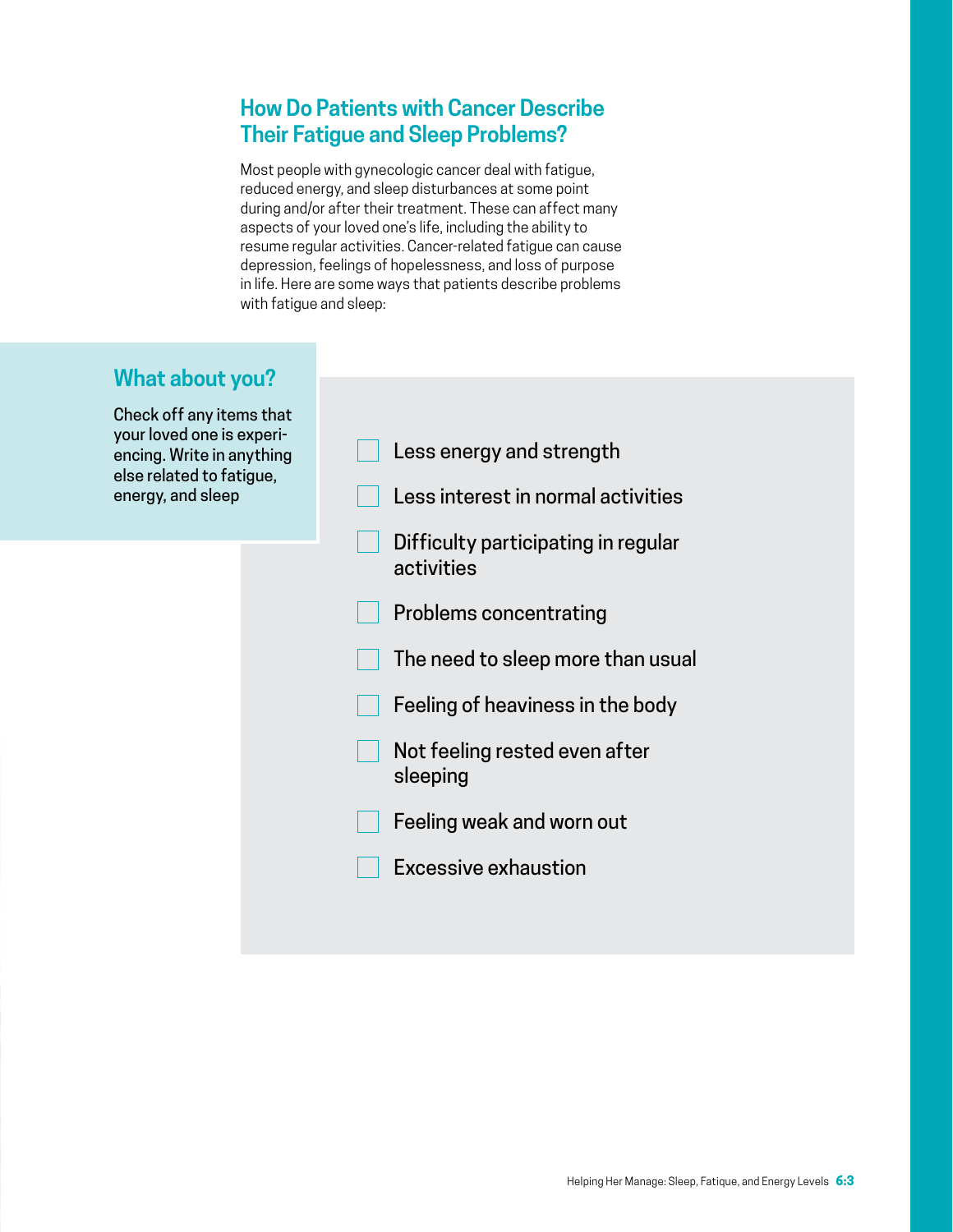I've come<br>some fat<br>present e<br>after trea<br>that was<br>didn't kno I've come to realize some fatigue will be present even a year after treatment ends... that was something I didn't know. It made me less frustrated after I heard that.

# **What Causes Fatigue?**

Cancer-related fatigue can come on quickly. It may last for a short time or for months during diagnosis and treatment, and even beyond the end of treatment. Although the exact causes differ between people, many things can contribute to cancer-related fatigue.

### **The Cancer Itself**

Those with gynecologic cancer may experience fatigue from the cancer itself that may come and go, with spurts of energy at times and prolonged periods of fatigue at others. This can interfere with their livelihood and ability to do things they find fulfilling, such as social activities.

## **Side Effects of Treatment**

Chemotherapy can often lead to fatigue. Combinations of chemotherapy and radiation therapy given at the same time can make fatigue worse. Other symptoms or side effects can also increase fatigue, including pain, problems sleeping, and depression, anxiety, or worry.

## **Other Possible Causes**

- Lack of physical activity
- Too much time in bed
- Not eating the right foods
- Medicines

**EC**<br>
<br>
<br>
<br>
<br><br><br><br><br><br><br><br><br><br><br>

• Medical conditions, such as low blood counts (anemia), high blood pressure, or diabetes

# **What Causes Sleep Disturbances?**

During cancer and cancer treatment, sleep can be affected by factors such as:

- Anxiety, depression or intrusive thoughts at night
- Pain that is not well-controlled
- Medicines with stimulating effect or side effect (such as steroids)
- Gastrointestinal (stomach) problems such as reflux, nausea, or vomiting
- Frequent urges to urinate
- Hot flashes during the night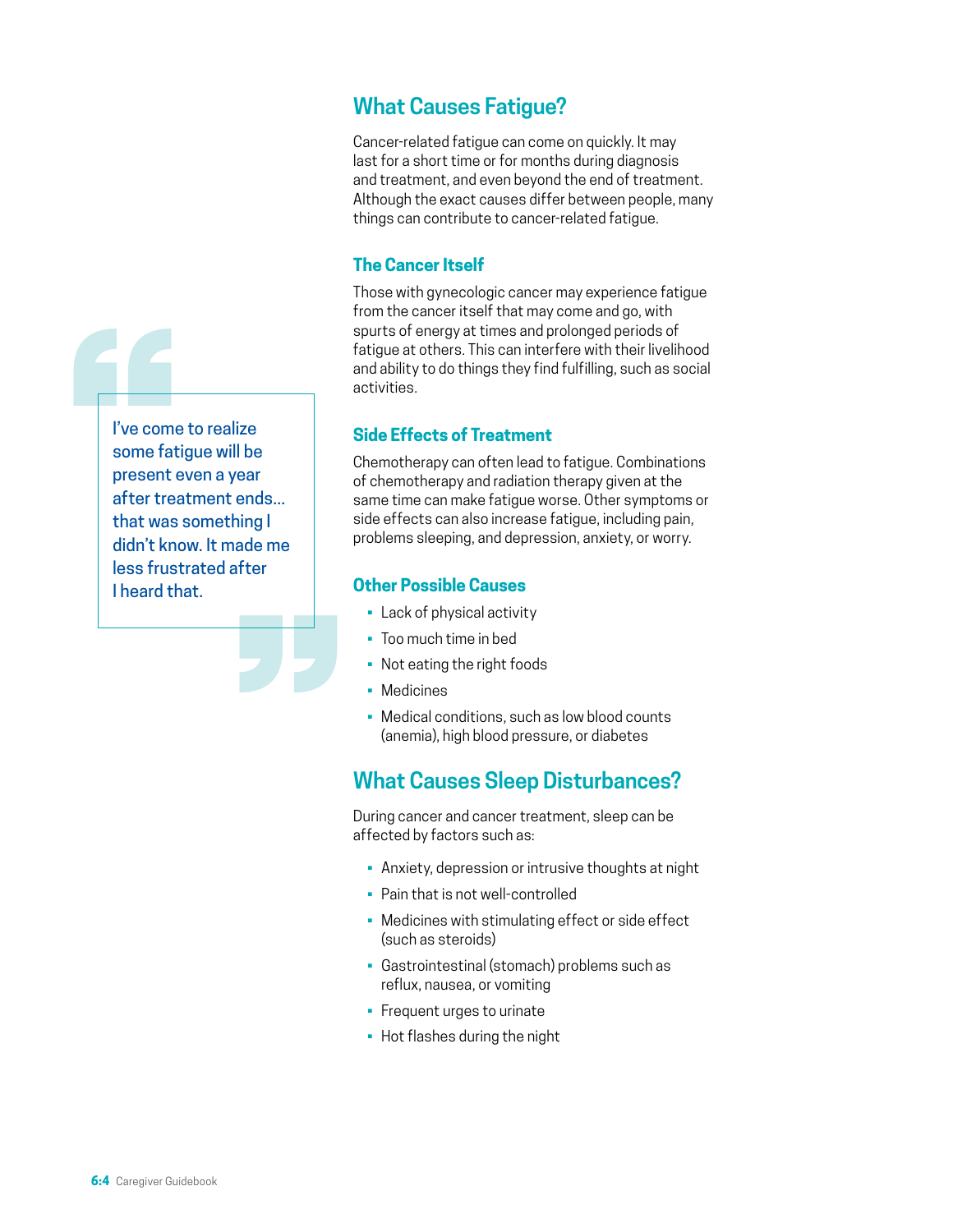# YOUR THOUGHTS

In what ways have fatigue and sleep problems impacted your loved one?

How do these problems affect you and your family on a daily basis?

What are some of the **biggest barriers** to managing these problems?

|    | $\left( \begin{array}{ccc} 1 \end{array} \right)$ |
|----|---------------------------------------------------|
|    | 2)                                                |
|    | $\left(3\right)$                                  |
| 4) |                                                   |
| 5) |                                                   |

Now, let's explore some strategies and ways to help you overcome these barriers.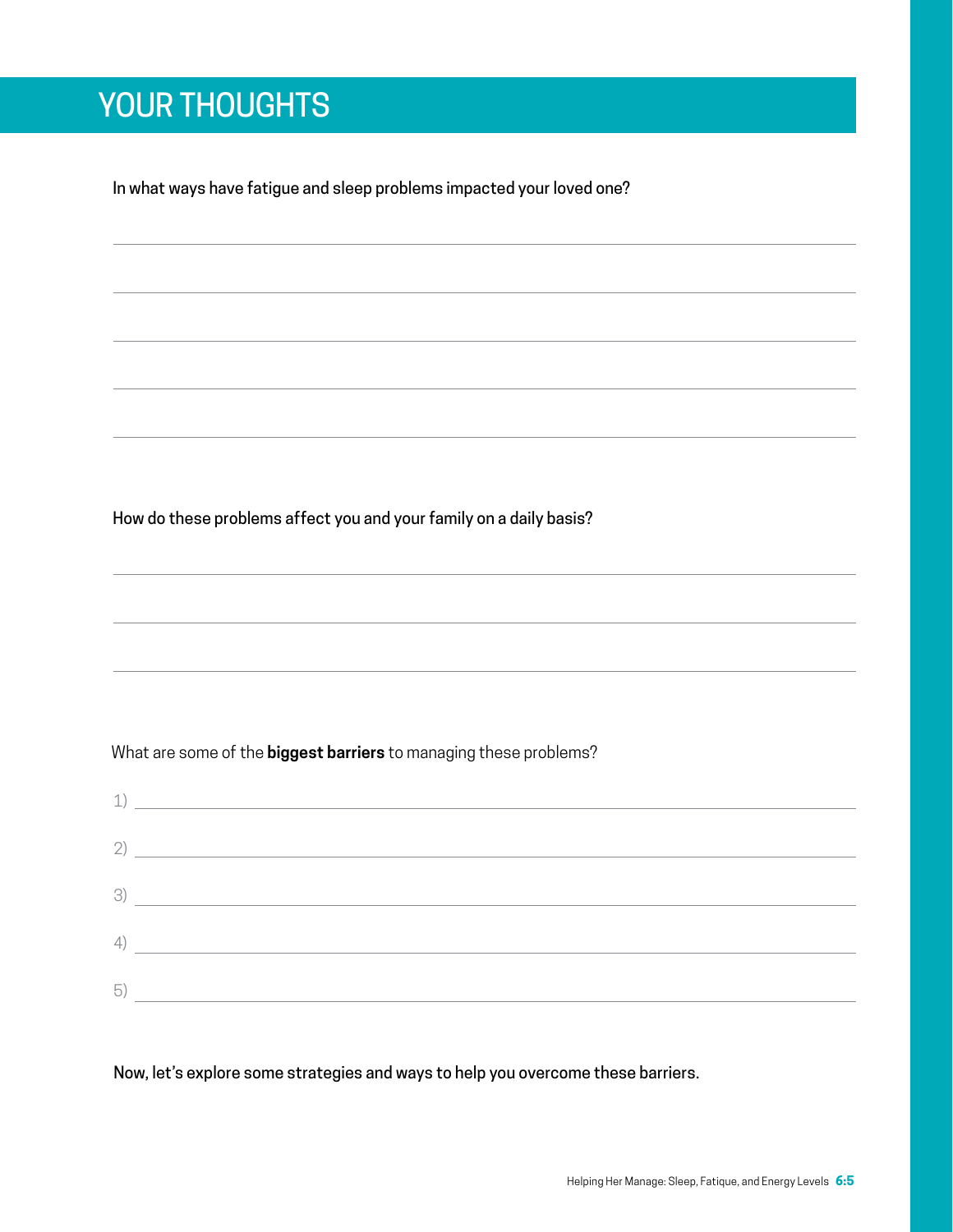# Strategies for Managing Fatigue and Energy Levels

The most important thing to understand about cancer-related fatigue is that it is REAL. Fatigue needs to be taken seriously by patients, caregivers, family and friends, and health care providers. Here you can explore different types of strategies to help reduce fatigue. Pick those that you think may work for you and your loved one and help overcome your biggest barriers.

## **What's Causing Fatigue?**

First, figure out what is causing your loved one's fatigue. Some causes (such as sleep problems, pain, depression, side effects from other medications, and anemia) can be detected through a medical evaluation. For example, if the cause of fatigue is anemia (a low number of red blood cells), then treating the anemia will reduce fatigue.

Once other medical conditions are addressed, there may be additional strategies that you can use to improve fatigue. A good place to start is to understand **how** and **when** fatigue occurs.

**Rate the Fatigue.** Ask your loved one to tell you how it feels and how bad it is for her. Use a 0 to 10 scale where 0 means "no fatigue", and 10 means the "worst fatigue you can imagine." Some find it easier to use a simpler rating of "none, mild, moderate, or severe." This can help characterize your loved one's fatigue and can provide a way of monitoring changes in fatigue over time.

**Track the Fatigue.** Tracking your loved one's fatigue through a symptom diary or a log book will help you both get a better picture of the fatigue. It can show patterns of when she has more or less energy. This can help you identify and avoid activities that seem to make your loved one more tired, and schedule activities during times of the day when she has the most energy. A variety of symptom diary formats can be found online for you to use in tracking your loved one's fatigue.





Are there patterns to the fatigue during the day?

Are there patterns to the fatigue during the week?

What is happening when the fatigue is at its worst?

Are there activities or times of day that seem to tire your loved one out more?

What seems to help make the fatigue better?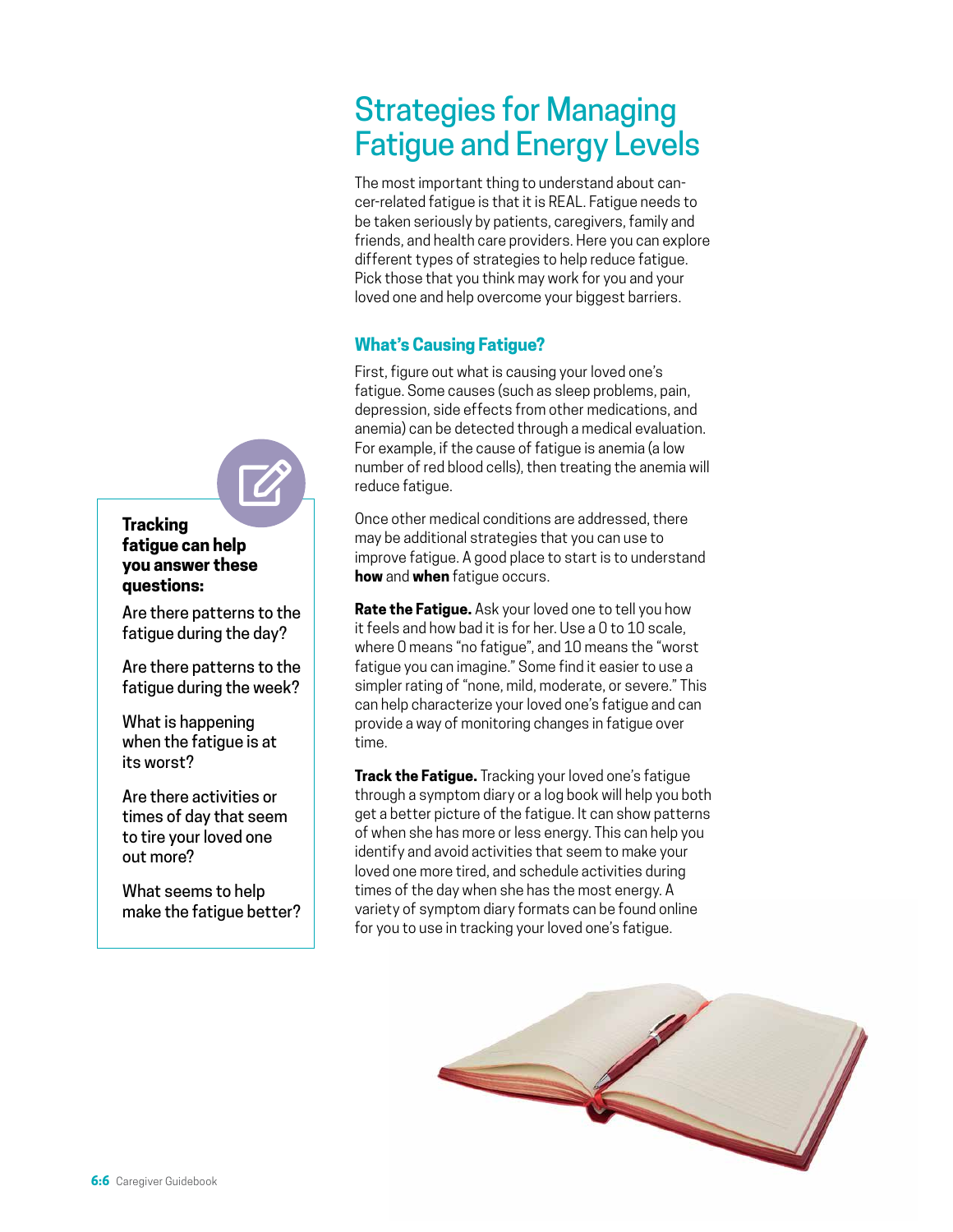

## **Get Physical Activity**

Finding ways to help your loved one maintain her physical activity is actually one of the best ways to reduce fatigue. The idea of being active may seem impossible for someone who is experiencing fatigue. Having a prolonged lack of activity can lead to muscle loss and muscle weakness, which in turn *increases* fatigue and can affect your loved one's ability to function, as well as her sense of independence.

**Types of activities.** You don't have to go to a gym to be active! Any kind of activity helps, such as:

- Walking around the house
- Doing housework and yard work
- Going shopping

Encourage the type of activity based on your loved one's ability and interests. If she has been inactive for a while, ask her doctor if she can start an exercise program. A physical therapist can also offer guidance on ways to safely increase activity levels.

**Start out slowly.** Your loved one should start exercising slowly and increase activity as strength and stamina improve. Think about activities that you can do together, such as walking around your home. Add time every week until reaching a goal of **20-30 minutes, 3-5 times per week.**

**Exercise Activity:** Walking around the house together.

#### **WEEK 1**

Take a brief walk 3 days during the week.

#### **WEEK 2**

Increase distance walking by taking 2 trips around the house.

**Tip:** Schedule exercise activities during the time of day when your loved one has the most energy.

#### **WEEKS 4, 5, 6 ...**

Add time each week until you can walk for 20-30 minutes at a time, 3-5 days per week. If needed, break up activity into two or three short (at least 10-minute) sessions, rather than one longer session.

### **Helpful Tip:**

Walking is a great way to get exercise. Research shows that 20-30 minutes of moderate exercise (such as walking) 3-5 times a week can reduce fatigue from cancer and treatment. However, more than an hour of exercise a day may make fatigue worse —so don't overdo it!

 $\bigcirc$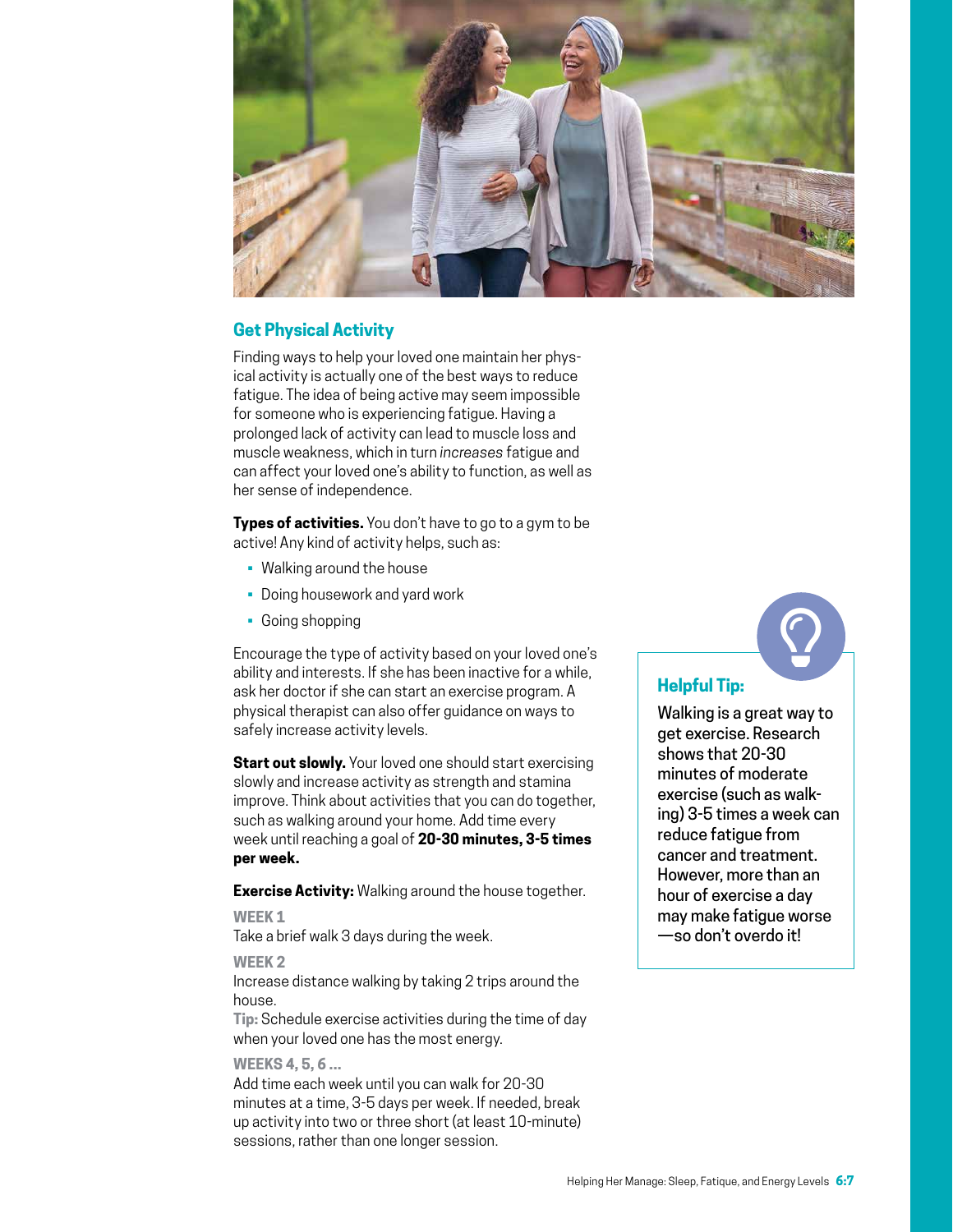# **Helpful Tip:**

Practice "The 4 P's" to help your loved one conserve energy.

 $\bigcirc$ 

**Prioritizing Planning Pacing Positioning**

## **Practice Energy Conservation — "The 4 P's"**

Energy conservation is one of the most important ways to manage fatigue. It involves figuring out how to do activities in the most efficient way possible. The following principles — called the **"The 4 P's" —** can help your loved one do more of the things that are important to her. It can help improve strength and energy, too.

**Prioritizing.** Help your loved one *decide which activities are the most important and enjoyable*. Encourage her to save her energy for those activities. Seek out family members or friends to help with high-energy activities, for example, ask a neighbor to mow the lawn.

**Planning.** You can help your loved one plan daily activities ahead of time with these tips:

- Spread out activities through the day. Schedule important activities for times when she has the most energy.
- Set small goals. For example, go to a neighborhood party for 30 minutes instead of a few hours.
- Organize chores. Keep everything for a project in one area (such as a basket) to avoid extra trips.
- Balance activities with plenty of rest and relaxation.
- Encourage her to ask for and accept help.

**Pacing.** Encourage your loved one to take rests as needed during and between activities. Try not to push her to do more than she is able to do. If you see her starting to feel tired, ask her to stop!

**Positioning.** Encourage your loved one to conserve energy while doing activities whenever possible, such as:

- Sit down while doing a task.
- Use special equipment if necessary (for example, walkers, canes, and bathroom handlebars).
- Set up the house to be as efficient as possible. For example, place the TV remote, phone, books, and a notepad on a table next to her favorite chair.

### **Practice Energy Restoration**

Encourage your loved one to take time for things she enjoys and that make her feel good. Listening to music, light reading, meditation, spending time with friends and family, and walking in the park are some activities that people with gynecologic cancers have said make them feel less tired. Doing these types of activities for 20-30 minutes, 3-5 times per week can improve energy, alertness, and memory.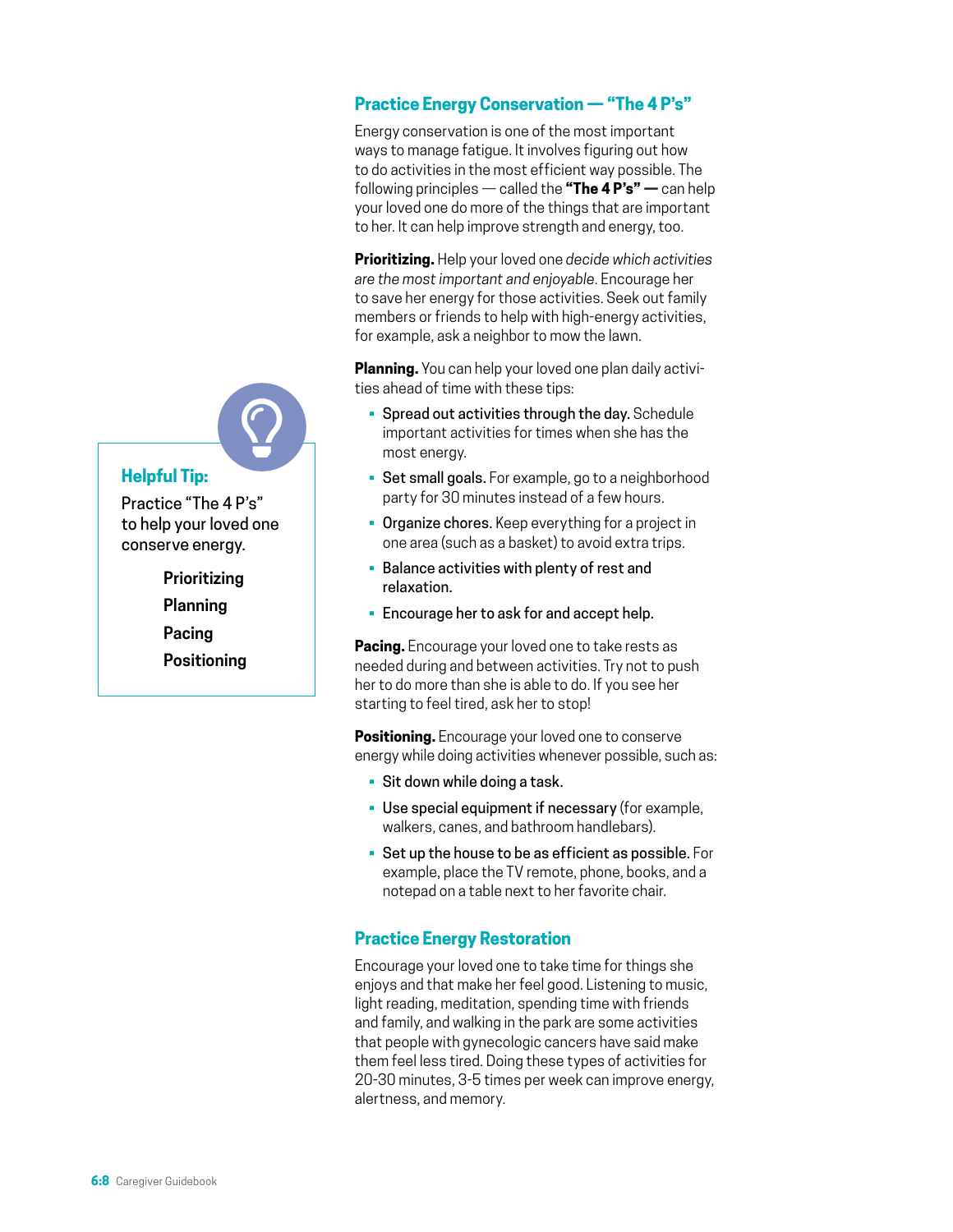# Strategies for Improving Restorative Sleep

As discussed earlier, the fatigue associated with cancer is not always improved by increasing sleep. However, improving sleep may help your loved one feel more restored and have more energy as the day begins. Helping your loved one find ways to get good, restful sleep at night can help.

Consider trying some of the following strategies:

**Napping Do's and Don'ts.** One way is to limit naps to 1 to 2 per day. Short naps (less than 30 minutes) can be energizing, whereas long ones may leave your loved one feeling more fatigued and may interfere with nighttime sleep. Build in time for breaks that don't involve napping between activities.

**Nighttime R&R.** Use strategies to help your loved one relax before going to sleep, such as:

- Consume caffeine only in moderation and early in the day (before 4pm).
- Encourage her to take any stimulating medications (such as steroids) early in the day, if possible. Check with the clinic about scheduled times for these medications, if necessary.
- Avoid nicotine and alcohol within several hours of bedtime.
- Limit stimulating activities such as vigorous exercise, work, or TV in the hours prior to bedtime.
- Suggest reading a book or taking a bath before bed.
- Encourage learning and using progressive muscle relaxation or relaxed breathing techniques to reduce tension.
- Encourage using the bed only for sleeping or sexual activity so that it is not associated with other activities such as working, TV, or being sleepless.

If these strategies to improve sleep hygiene do not lead to improvements in your loved one's ability to sleep, ask her cancer care provider for suggestions to help her sleep better.



Fatigue for the desire Fatigue for me is having the desire to do things but not the energy.

**EC**<br>
<br>
<br>
<br>
<br><br><br><br><br><br><br><br><br><br><br>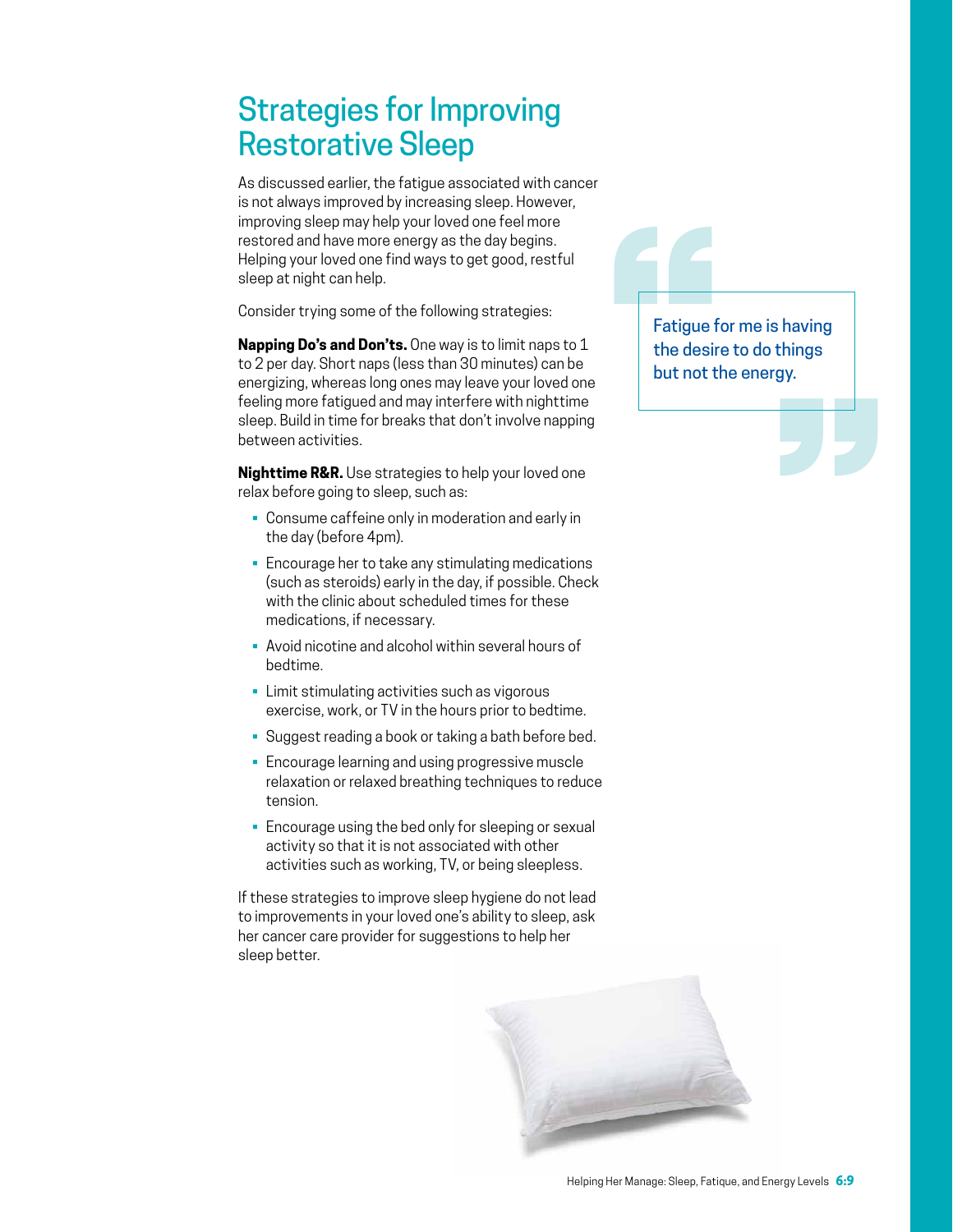# **Talk with your loved one's Cancer Care Provider if she has signs of anxiety and depression:**  $\boldsymbol{\mathcal{Q}}$

- Worrying about the future and facing another day
- Feeling "blue"
- Exhaustion, sleeplessness
- Irritability
- Lack of concentration
- Hopeless or helpless feelings
- Loss of interest or pleasure in usual activities
- Changes in appetite or weight

## **Control Pain and Emotional Distress**

Pain interferes with sleep and can be physically and emotionally exhausting. Good pain management can also be good fatigue management. Talk to the providers in the clinic about the best ways to manage your loved one's pain.

Stress, anxiety and depression can make fatigue worse. There are many different approaches for treating emotional distress. The key is to find the one that works best for your loved one. Research has shown that counseling, medications, and going to support groups can help manage distress. Stress-reduction techniques such as progressive muscle relaxation and relaxation breathing may also be effective for reducing fatigue. If it seems emotions are interfering with your loved one's life; talk with her cancer care provider to help find the right treatment.

## **Focus on Nutrition**

Good nutrition is important for managing fatigue. When your loved one is fatigued, she may have trouble eating (due to fatigue or other symptoms like poor appetite, nausea, vomiting, or feeling full). It can be helpful to eat smaller, more frequent meals. If she is too tired to make food, encourage her to allow someone else to cook, or use frozen or easy-to-prepare foods.

On the other hand, some medicines may make your loved one very hungry (for example, steroids). When possible, try to keep healthy snacks around rather than sweets or other snacks with low nutritional value.

Some general dietary guidelines (unless your loved one's cancer care provider tells you otherwise) to follow are:

- Provide your loved one with access to a balanced diet (including fruits and vegetables).
- Incorporate foods with protein (e.g., eggs, white meat, beans, milk, cheese, yogurt, and lean beef) into your loved one's diet.
- Keep healthy snacks available for when your loved one wants to eat.
- Encourage her to drink plenty of water (try for 8 glasses per day).

Talk with your loved one's cancer care provider if she is having difficulty eating or if you are concerned about the quality of her diet. They can give you nutrition tips and/or arrange for you to meet with a dietician.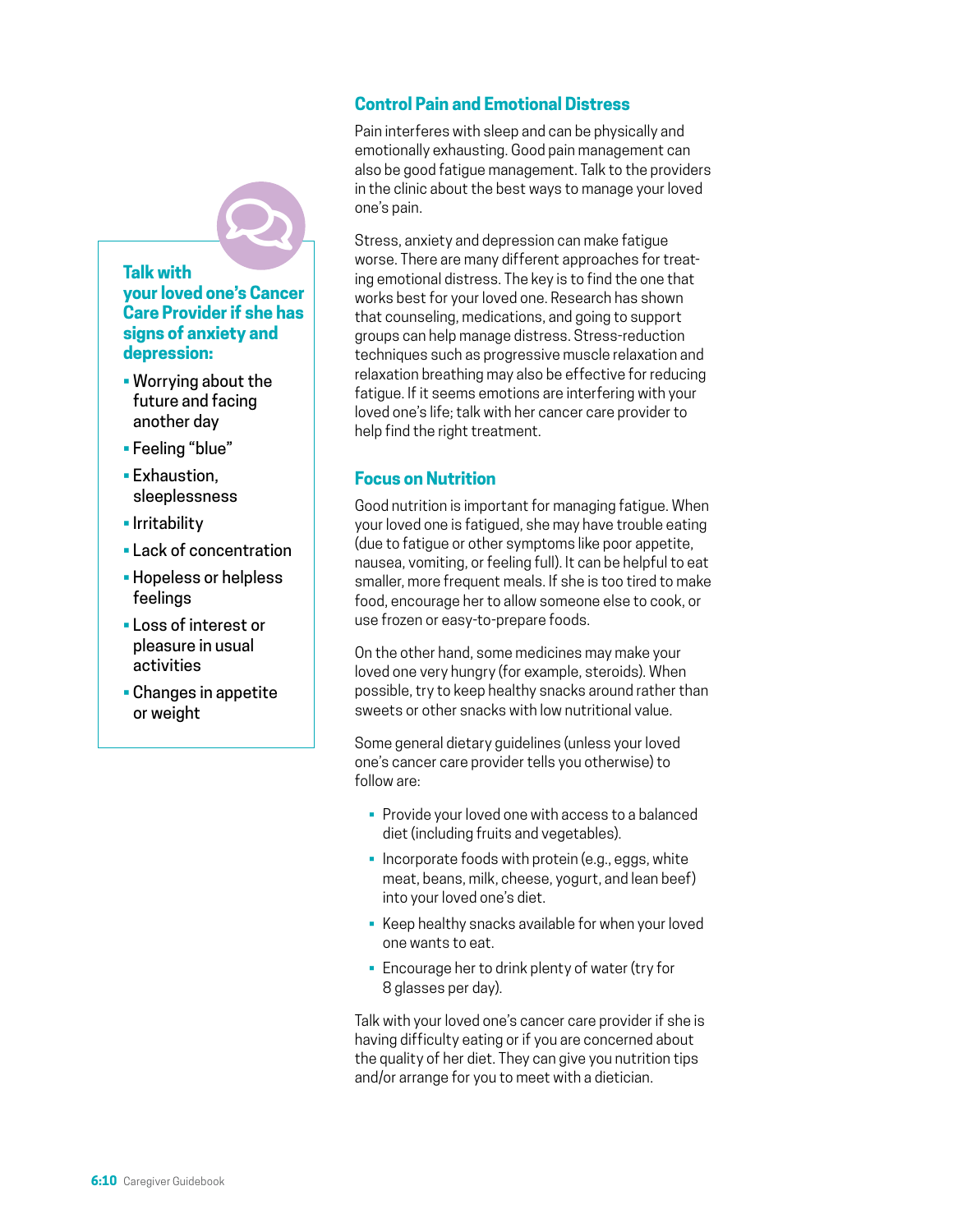

#### **Medicines**

Several medicines are currently being studied to see if they help with cancer-related fatigue. Medicines are not a sole source of treatment for fatigue and if used, should be accompanied by exercise, sleep, and other strategies mentioned here. Together, you, your loved one, and her cancer care provider can decide if medicines might help with fatigue. Medicines that have been shown to have some effect for cancer-related fatigue include psychostimulants and other stimulants such as dextroamphetamine, as well as donepezil, a medicine used in patients with Alzheimer's disease.

### **Complementary and Integrated Therapies**

Certain therapies are called "complementary and integrated" therapies because usually these are used alongside and/or with the more standard medical care you receive. In recent research studies, several of these therapies are proving useful in reducing sleep problems, but more research is needed.

The one g<br>
my fatigu<br>
to say 'no<br>
now, whe<br>
l always f<br>
to help so The one good thing about my fatigue is I've learned to say 'no' to people now, where in the past, I always felt guilty not to help someone. Most people have cut me some slack. I also think fatigue has helped me prioritize what`s really important in life. That's not so bad either. As Erma Bombeck would have said, 'Use your good dishes, burn your nice candles, enjoy friends and family and don't worry about dust and unimportant things.'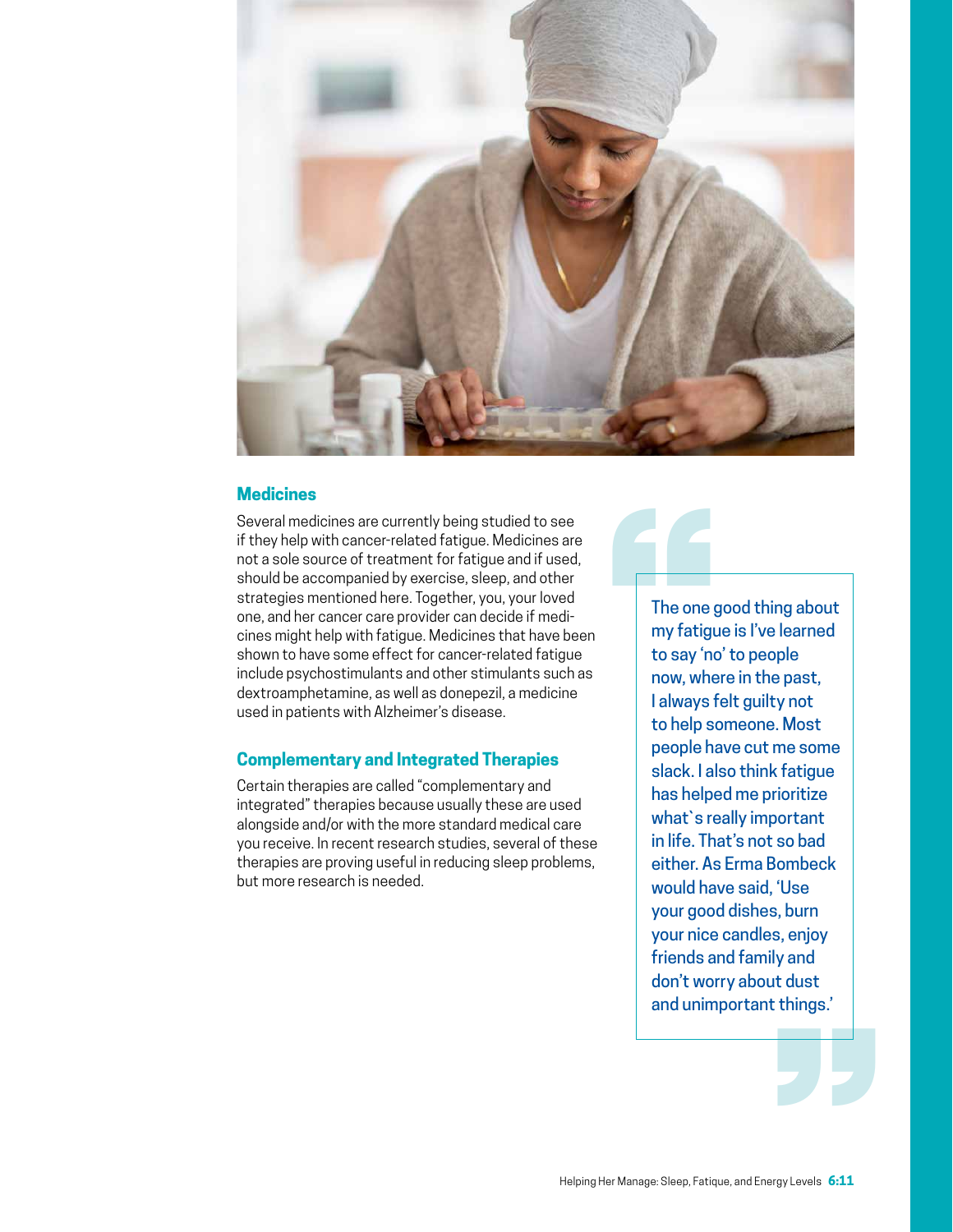# QUICK REFERENCE

Below is a recap of the general strategies that can help you as a caregiver manage your loved one's fatigue, sleep difficulties, and energy levels. Check those that you would like to try with your loved one. You can use this page as a quick reference.

| Determine what's causing the fatigue. Rate and track<br>the fatique. (Page 6:6) |
|---------------------------------------------------------------------------------|
| Get physical activity, such as walking. (Page 6:7)                              |

Practice energy conservation — the 4 P's. (Page 6:8)

- Practice energy restoration. (Page 6:8)
- Get rest and relaxation. (Page 6:9)
- Control pain and address emotional distress. (Page 6:10)
- Focus on nutrition. (Page 6:10)

Talk to health care providers about medicines. (Page 6:11)